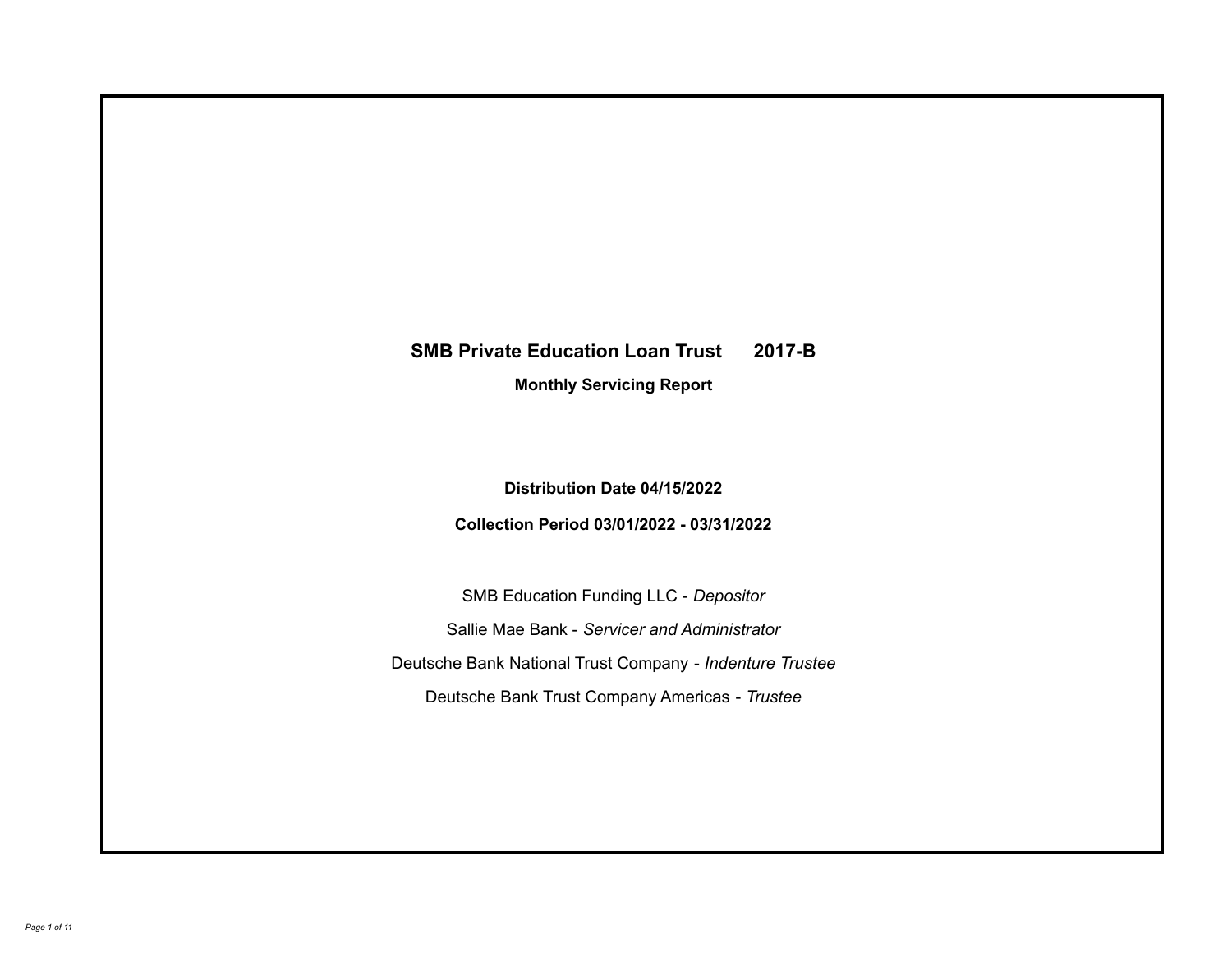A

| A         | <b>Student Loan Portfolio Characteristics</b> |                                                 | <b>Settlement Date</b><br>11/08/2017 | 02/28/2022       | 03/31/2022       |
|-----------|-----------------------------------------------|-------------------------------------------------|--------------------------------------|------------------|------------------|
|           | <b>Principal Balance</b>                      |                                                 | \$701,477,893.40                     | \$331,290,726.28 | \$323,041,681.01 |
|           | Interest to be Capitalized Balance            |                                                 | 46,726,543.99                        | 12, 117, 149.22  | 11,115,038.01    |
|           | Pool Balance                                  |                                                 | \$748,204,437.39                     | \$343,407,875.50 | \$334,156,719.02 |
|           |                                               |                                                 |                                      |                  |                  |
|           | Weighted Average Coupon (WAC)                 |                                                 | 8.86%                                | 7.96%            | 8.15%            |
|           | Weighted Average Remaining Term               |                                                 | 135.09                               | 126.61           | 126.14           |
|           | Number of Loans                               |                                                 | 66,252                               | 31,792           | 31,044           |
|           | Number of Borrowers                           |                                                 | 63,554                               | 30,670           | 29,951           |
|           | Pool Factor                                   |                                                 |                                      | 0.458975994      | 0.446611517      |
|           |                                               | Since Issued Total Constant Prepayment Rate (1) |                                      | 11.73%           | 11.88%           |
|           |                                               |                                                 |                                      |                  |                  |
| B         | <b>Debt Securities</b>                        | <b>Cusip/Isin</b>                               | 03/15/2022                           |                  | 04/15/2022       |
|           | A2A                                           | 83189DAB6                                       | \$127,558,293.61                     |                  | \$123,219,501.22 |
|           | A <sub>2</sub> B                              | 83189DAC4                                       | \$62,827,219.24                      |                  | \$60,690,202.09  |
|           | В                                             | 83189DAD2                                       | \$50,000,000.00                      |                  | \$50,000,000.00  |
|           |                                               |                                                 |                                      |                  |                  |
| ${\bf C}$ | <b>Certificates</b>                           | <b>Cusip/Isin</b>                               | 03/15/2022                           |                  | 04/15/2022       |
|           | Residual                                      | 83189D100                                       | \$100,000.00                         |                  | \$100,000.00     |
|           |                                               |                                                 |                                      |                  |                  |
| D         | <b>Account Balances</b>                       |                                                 | 03/15/2022                           |                  | 04/15/2022       |
|           | Reserve Account Balance                       |                                                 | \$1,891,480.00                       |                  | \$1,891,480.00   |

| <b>Asset / Liability</b>               | 03/15/2022       | 04/15/2022       |
|----------------------------------------|------------------|------------------|
| Overcollateralization Percentage       | 30.00%           | 30.00%           |
| Specified Overcollateralization Amount | \$103,022,362.65 | \$100,247,015.71 |
| Actual Overcollateralization Amount    | \$103,022,362.65 | \$100,247,015.71 |

(1) For additional information, see 'Since Issued CPR Methodology' found in section VIII of this report .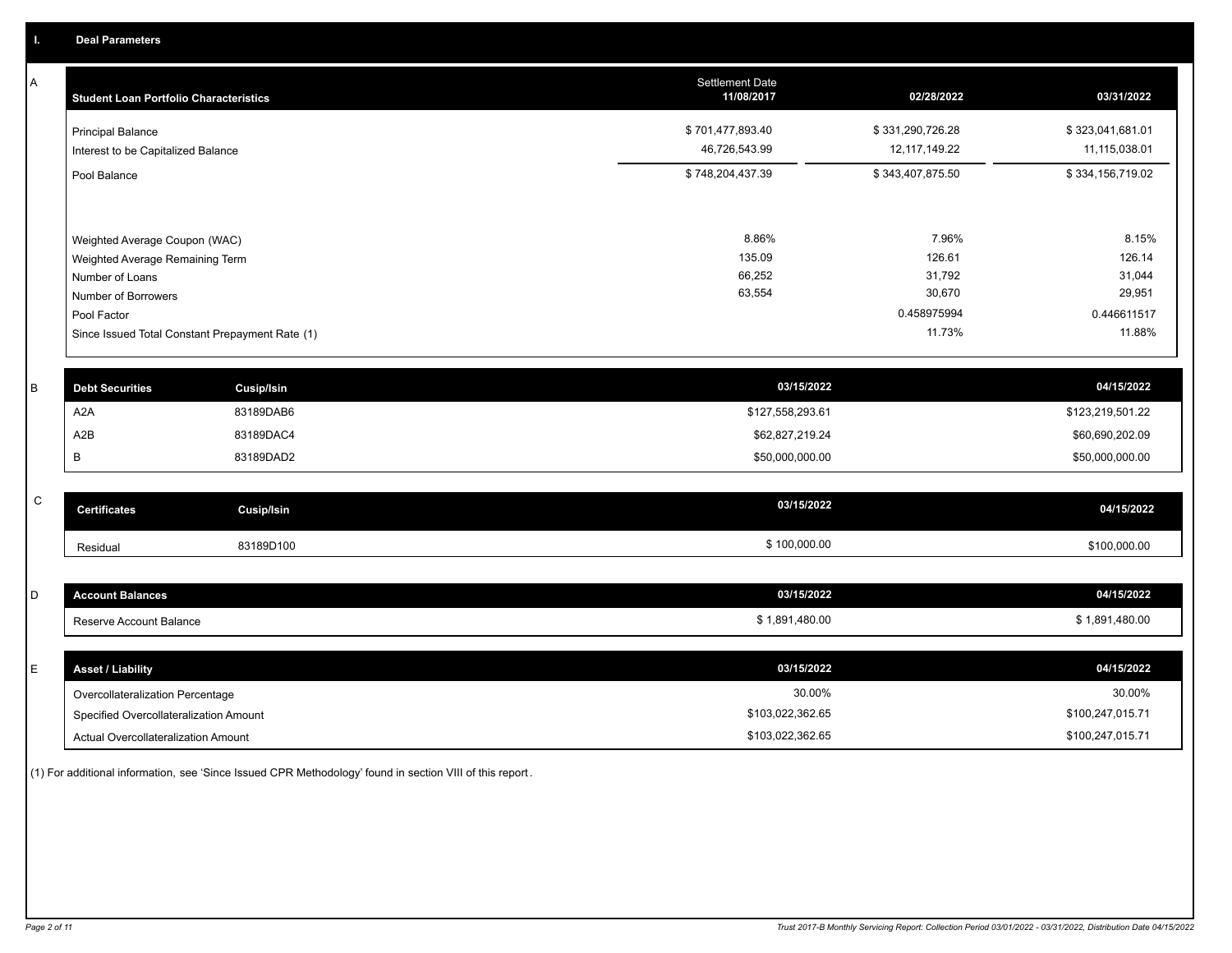# **II. 2017-B Trust Activity 03/01/2022 through 03/31/2022**

| A | <b>Student Loan Principal Receipts</b> |                |
|---|----------------------------------------|----------------|
|   | <b>Borrower Principal</b>              | 8,555,009.22   |
|   | Seller Principal Reimbursement         | (489.38)       |
|   | Servicer Principal Reimbursement       | 0.00           |
|   | <b>Other Principal Deposits</b>        | 139,559.23     |
|   | <b>Total Principal Receipts</b>        | \$8,694,079.07 |

#### B **Student Loan Interest Receipts**

| <b>Total Interest Receipts</b>  | \$1,820,027.49 |
|---------------------------------|----------------|
| <b>Other Interest Deposits</b>  | 961.59         |
| Servicer Interest Reimbursement | 0.00           |
| Seller Interest Reimbursement   | (109.89)       |
| <b>Borrower Interest</b>        | 1,819,175.79   |

| С       | <b>Recoveries on Realized Losses</b>                             | \$90,013.42     |
|---------|------------------------------------------------------------------|-----------------|
| D       | <b>Investment Income</b>                                         | \$1,015.69      |
| Е.      | <b>Funds Borrowed from Next Collection Period</b>                | \$0.00          |
| F.      | <b>Funds Repaid from Prior Collection Period</b>                 | \$0.00          |
| G       | Loan Sale or Purchase Proceeds                                   | \$0.00          |
| H       | <b>Initial Deposits to Distribution Account</b>                  | \$0.00          |
|         | <b>Excess Transferred from Other Accounts</b>                    | \$0.00          |
| J       | <b>Borrower Benefit Reimbursements</b>                           | \$0.00          |
| K       | <b>Other Deposits</b>                                            | \$0.00          |
|         | <b>Other Fees Collected</b>                                      | \$0.00          |
| М       | <b>AVAILABLE FUNDS</b>                                           | \$10,605,135.67 |
| N       | Non-Cash Principal Activity During Collection Period             | \$445,033.80    |
| $\circ$ | Aggregate Purchased Amounts by the Depositor, Servicer or Seller | \$140,520.82    |
| P       | Aggregate Loan Substitutions                                     | \$0.00          |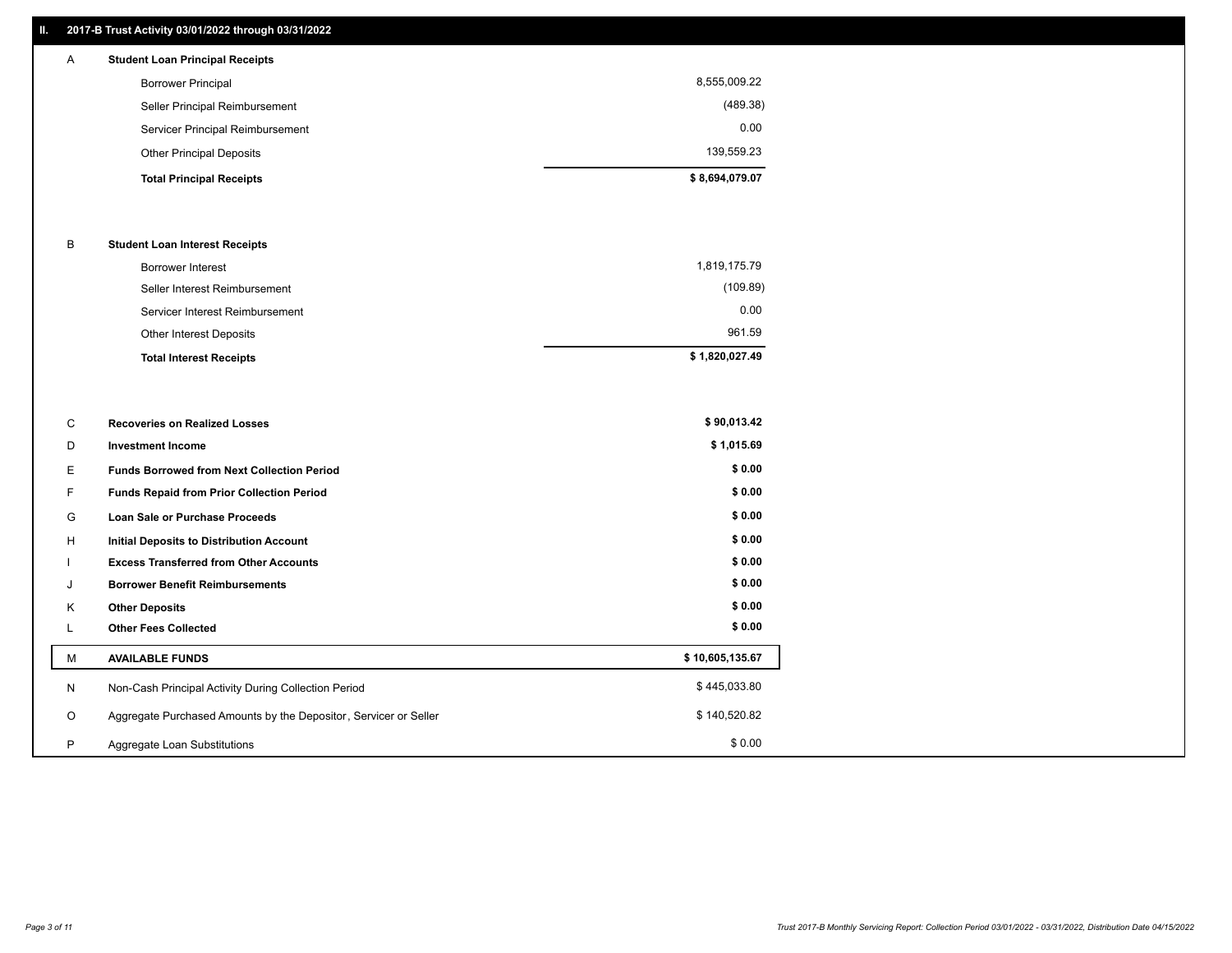|                   | <b>Loans by Repayment Status</b> |                          |         |                                                           |                |                            |                          |         |                                                           |                |                            |
|-------------------|----------------------------------|--------------------------|---------|-----------------------------------------------------------|----------------|----------------------------|--------------------------|---------|-----------------------------------------------------------|----------------|----------------------------|
|                   |                                  |                          |         | 03/31/2022                                                |                |                            |                          |         | 02/28/2022                                                |                |                            |
|                   |                                  | <b>Wtd Avg</b><br>Coupon | # Loans | Principal and<br><b>Interest Accrued</b><br>to Capitalize | % of Principal | % of Loans in<br>Repay (1) | <b>Wtd Avg</b><br>Coupon | # Loans | Principal and<br><b>Interest Accrued</b><br>to Capitalize | % of Principal | % of Loans in<br>Repay (1) |
| INTERIM:          | IN SCHOOL                        | 9.21%                    | 726     | \$11,864,227.49                                           | 3.550%         | $-$ %                      | 9.02%                    | 741     | \$11,950,340.18                                           | 3.480%         | $-$ %                      |
|                   | GRACE                            | 9.07%                    | 241     | \$3,309,195.06                                            | 0.990%         | $-$ %                      | 8.86%                    | 260     | \$3,639,559.71                                            | 1.060%         | $-$ %                      |
|                   | <b>DEFERMENT</b>                 | 8.95%                    | 1,921   | \$25,678,842.69                                           | 7.685%         | $-$ %                      | 8.71%                    | 2,383   | \$31,317,480.99                                           | 9.120%         | $-$ %                      |
| <b>REPAYMENT:</b> | <b>CURRENT</b>                   | 8.00%                    | 26,658  | \$272,985,627.15                                          | 81.694%        | 93.072%                    | 7.80%                    | 26,901  | \$275,608,396.41                                          | 80.257%        | 92.954%                    |
|                   | 30-59 DAYS DELINQUENT            | 8.63%                    | 549     | \$7,420,189.01                                            | 2.221%         | 2.530%                     | 8.37%                    | 631     | \$8,921,484.88                                            | 2.598%         | 3.009%                     |
|                   | 60-89 DAYS DELINQUENT            | 8.44%                    | 308     | \$4,520,605.57                                            | 1.353%         | 1.541%                     | 8.32%                    | 302     | \$4,163,828.55                                            | 1.213%         | 1.404%                     |
|                   | 90+ DAYS DELINQUENT              | 8.61%                    | 234     | \$3,524,006.26                                            | 1.055%         | 1.201%                     | 8.77%                    | 218     | \$3,523,167.04                                            | 1.026%         | 1.188%                     |
|                   | <b>FORBEARANCE</b>               | 7.82%                    | 407     | \$4,854,025.79                                            | 1.453%         | 1.655%                     | 7.49%                    | 356     | \$4,283,617.74                                            | 1.247%         | 1.445%                     |
| <b>TOTAL</b>      |                                  |                          | 31,044  | \$334,156,719.02                                          | 100.00%        | 100.00%                    |                          | 31,792  | \$343,407,875.50                                          | 100.00%        | 100.00%                    |

Percentages may not total 100% due to rounding \*

1 Loans classified in "Repayment" include any loan for which interim interest only, \$25 fixed payments or full principal and interest payments are due.

| <b>Loans by Borrower Status</b> |                                                                                                                            |                          |         |                                                                  |                |                                |                          |            |                                                                  |                |                                |
|---------------------------------|----------------------------------------------------------------------------------------------------------------------------|--------------------------|---------|------------------------------------------------------------------|----------------|--------------------------------|--------------------------|------------|------------------------------------------------------------------|----------------|--------------------------------|
|                                 |                                                                                                                            |                          |         | 03/31/2022                                                       |                |                                |                          | 02/28/2022 |                                                                  |                |                                |
|                                 |                                                                                                                            | <b>Wtd Avg</b><br>Coupon | # Loans | <b>Principal and</b><br><b>Interest Accrued</b><br>to Capitalize | % of Principal | % of Loans in<br>P&I Repay (2) | <b>Wtd Avg</b><br>Coupon | # Loans    | <b>Principal and</b><br><b>Interest Accrued</b><br>to Capitalize | % of Principal | % of Loans in<br>P&I Repay (2) |
| INTERIM:                        | IN SCHOOL                                                                                                                  | 8.80%                    | 1,369   | \$20,872,969.18                                                  | 6.246%         | $-$ %                          | 8.61%                    | 1,398      | \$21,084,027.32                                                  | 6.140%         | $-$ %                          |
|                                 | GRACE                                                                                                                      | 8.74%                    | 423     | \$6,060,181.15                                                   | 1.814%         | $-$ %                          | 8.50%                    | 476        | \$6,823,658.60                                                   | 1.987%         | $-$ %                          |
|                                 | <b>DEFERMENT</b>                                                                                                           | 8.56%                    | 3,422   | \$44,608,606.32                                                  | 13.350%        | $-$ %                          | 8.36%                    | 4,237      | \$53,439,872.87                                                  | 15.562%        | $-$ %                          |
| P&I REPAYMENT:                  | <b>CURRENT</b>                                                                                                             | 7.99%                    | 24,354  | \$242,614,417.77                                                 | 72.605%        | 92.384%                        | 7.78%                    | 24,209     | \$241,710,268.26                                                 | 70.386%        | 92.235%                        |
|                                 | 30-59 DAYS DELINQUENT                                                                                                      | 8.63%                    | 539     | \$7,304,430.80                                                   | 2.186%         | 2.781%                         | 8.38%                    | 611        | \$8,610,140.58                                                   | 2.507%         | 3.286%                         |
|                                 | 60-89 DAYS DELINQUENT                                                                                                      | 8.42%                    | 303     | \$4,440,095.40                                                   | 1.329%         | 1.691%                         | 8.30%                    | 291        | \$4,002,432.18                                                   | 1.166%         | 1.527%                         |
|                                 | 90+ DAYS DELINQUENT                                                                                                        | 8.60%                    | 227     | \$3,401,992.61                                                   | 1.018%         | 1.295%                         | 8.76%                    | 213        | \$3,444,203.56                                                   | 1.003%         | 1.314%                         |
|                                 | FORBEARANCE                                                                                                                | 7.82%                    | 407     | \$4,854,025.79                                                   | 1.453%         | 1.848%                         | 7.49%                    | 357        | \$4,293,272.13                                                   | 1.250%         | 1.638%                         |
| <b>TOTAL</b><br>$\star$         | Percentages may not total 100% due to rounding                                                                             |                          | 31,044  | \$334,156,719.02                                                 | 100.00%        | 100.00%                        |                          | 31,792     | \$343,407,875.50                                                 | 100.00%        | 100.00%                        |
| 2                               | Loans classified in "P&I Repayment" includes only those loans for which scheduled principal and interest payments are due. |                          |         |                                                                  |                |                                |                          |            |                                                                  |                |                                |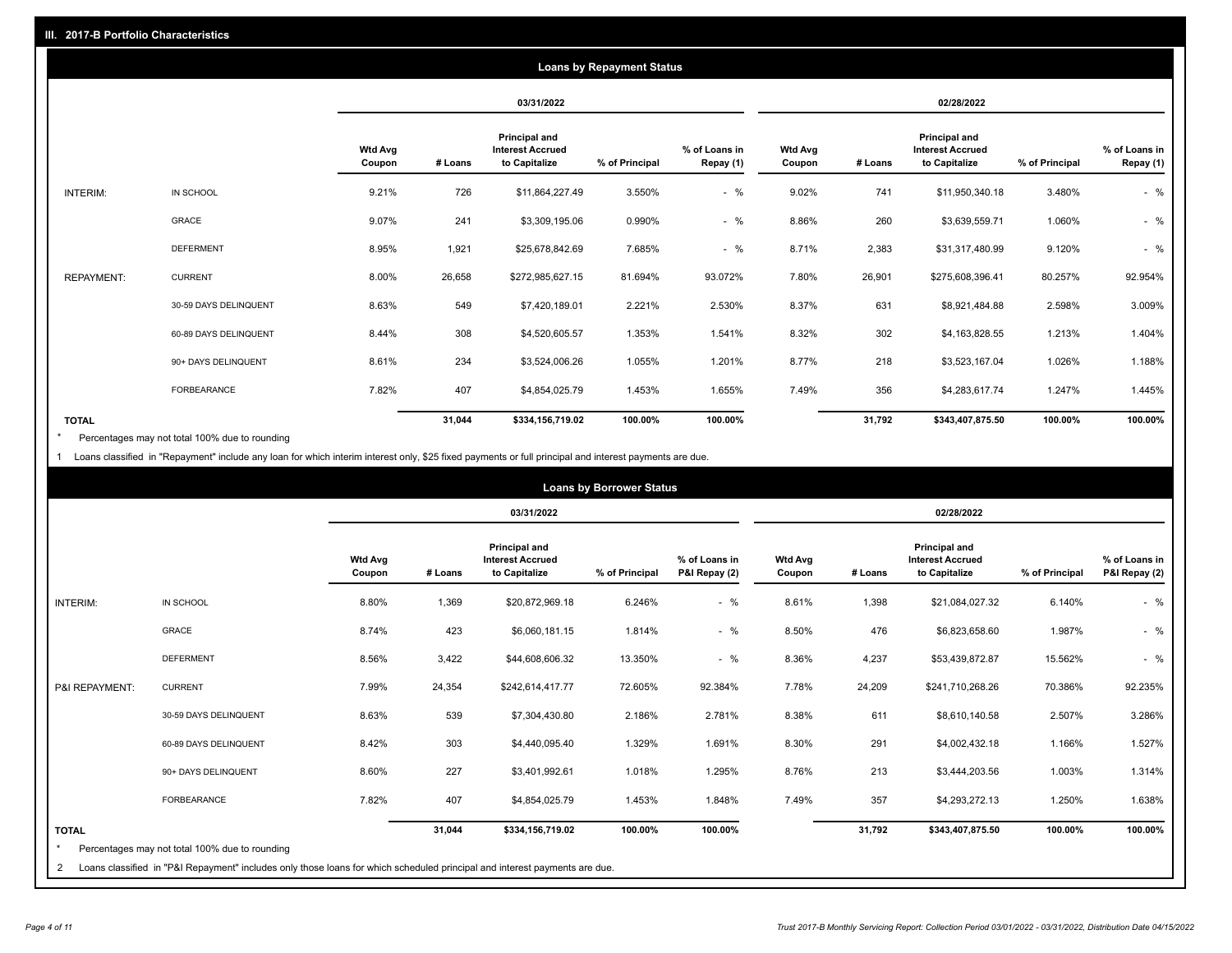|                                                                                        | 3/31/2022        | 2/28/2022        |
|----------------------------------------------------------------------------------------|------------------|------------------|
| Pool Balance                                                                           | \$334,156,719.02 | \$343,407,875.50 |
| Total # Loans                                                                          | 31,044           | 31,792           |
| Total # Borrowers                                                                      | 29,951           | 30,670           |
| Weighted Average Coupon                                                                | 8.15%            | 7.96%            |
| Weighted Average Remaining Term                                                        | 126.14           | 126.61           |
| Percent of Pool - Cosigned                                                             | 92.7%            | 92.8%            |
| Percent of Pool - Non Cosigned                                                         | 7.3%             | 7.2%             |
| Borrower Interest Accrued for Period                                                   | \$2,215,246.27   | \$2,012,012.93   |
| Outstanding Borrower Interest Accrued                                                  | \$14,312,500.22  | \$15,273,537.07  |
| Gross Principal Realized Loss - Periodic *                                             | \$812,501.47     | \$678,422.40     |
| Gross Principal Realized Loss - Cumulative *                                           | \$25,677,256.94  | \$24,864,755.47  |
| Recoveries on Realized Losses - Periodic                                               | \$90,013.42      | \$63,190.47      |
| Recoveries on Realized Losses - Cumulative                                             | \$3,107,229.90   | \$3,017,216.48   |
| Net Losses - Periodic                                                                  | \$722,488.05     | \$615,231.93     |
| Net Losses - Cumulative                                                                | \$22,570,027.04  | \$21,847,538.99  |
| Non-Cash Principal Activity - Capitalized Interest                                     | \$1,290,238.41   | \$594,092.24     |
| Since Issued Total Constant Prepayment Rate (CPR) (1)                                  | 11.88%           | 11.73%           |
| Loan Substitutions                                                                     | \$0.00           | \$0.00           |
| <b>Cumulative Loan Substitutions</b>                                                   | \$0.00           | \$0.00           |
| <b>Unpaid Servicing Fees</b>                                                           | \$0.00           | \$0.00           |
| <b>Unpaid Administration Fees</b>                                                      | \$0.00           | \$0.00           |
| <b>Unpaid Carryover Servicing Fees</b>                                                 | \$0.00           | \$0.00           |
| Note Interest Shortfall                                                                | \$0.00           | \$0.00           |
| Loans in Modification                                                                  | \$23,837,397.65  | \$24,950,820.77  |
| % of Loans in Modification as a % of Loans in Repayment (P&I)                          | 9.25%            | 9.68%            |
| % Annualized Gross Principal Realized Loss - Periodic as a %                           | 3.78%            | 3.16%            |
| of Loans in Repayment (P&I) * 12                                                       |                  |                  |
| % Gross Principal Realized Loss - Cumulative as a % of<br><b>Original Pool Balance</b> | 3.43%            | 3.32%            |

\* In accordance with the Servicer's current policies and procedures, after September 1, 2017 loans subject to bankruptcy claims generally will not be reported as a charged- off unless and until they are delinquent for 120

(1) For additional information, see 'Since Issued CPR Methodology' found in section VIII of this report .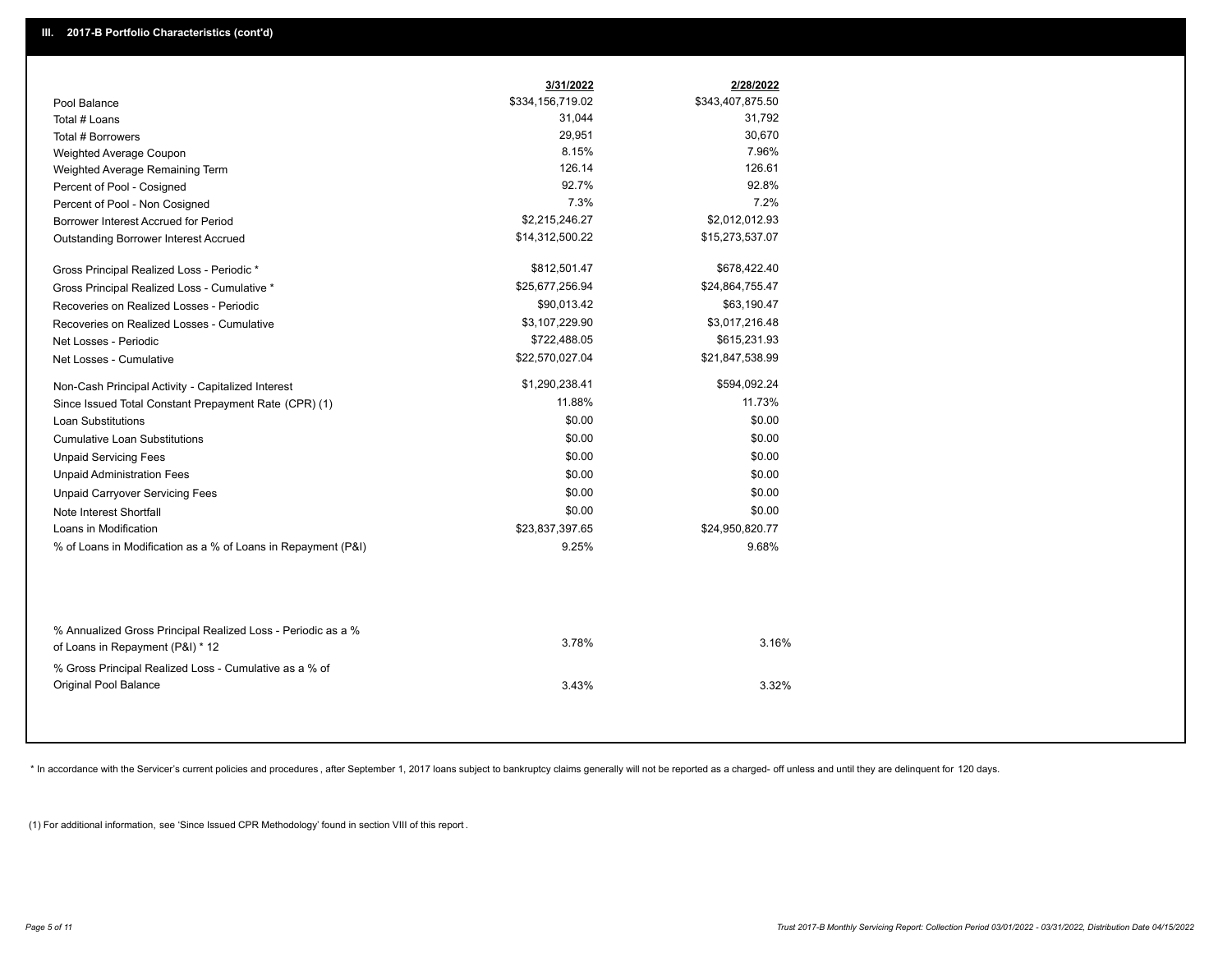#### **Loan Program**  A

|                                    | Weighted<br>Average | # LOANS | <b>\$ AMOUNT</b> | $%$ *    |
|------------------------------------|---------------------|---------|------------------|----------|
| - Smart Option Interest-Only Loans | 7.16%               | 6,569   | \$48,355,505.83  | 14.471%  |
| - Smart Option Fixed Pay Loans     | 8.13%               | 7,515   | \$98,573,649.82  | 29.499%  |
| - Smart Option Deferred Loans      | 8.42%               | 16.960  | \$187,227,563.37 | 56.030%  |
| - Other Loan Programs              | $0.00\%$            |         | \$0.00           | 0.000%   |
| <b>Total</b>                       | 8.15%               | 31,044  | \$334,156,719.02 | 100.000% |

\* Percentages may not total 100% due to rounding

B

C

**Index Type**

|                       | Weighted<br>Average | # LOANS | <b>\$ AMOUNT</b> | % *      |
|-----------------------|---------------------|---------|------------------|----------|
| - Fixed Rate Loans    | 8.19%               | 6,495   | \$80,182,675.23  | 23.996%  |
| - LIBOR Indexed Loans | 8.14%               | 24,549  | \$253,974,043.79 | 76.004%  |
| - Other Index Rates   | $0.00\%$            | 0       | \$0.00           | 0.000%   |
| <b>Total</b>          | 8.15%               | 31,044  | \$334,156,719.02 | 100.000% |

\* Percentages may not total 100% due to rounding

# **Weighted Average Recent FICO**

| 2,054<br>1,889<br>3,173<br>6,392 | \$23,554,251.05<br>\$20,992,594.41<br>\$35,658,552.20<br>\$72,733,168.89 | 7.049%<br>6.282%<br>10.671% |
|----------------------------------|--------------------------------------------------------------------------|-----------------------------|
|                                  |                                                                          |                             |
|                                  |                                                                          |                             |
|                                  |                                                                          |                             |
|                                  |                                                                          | 21.766%                     |
| 17,535                           | \$181,217,351.07                                                         | 54.231%                     |
|                                  | \$801.40                                                                 | $0.000\%$                   |
|                                  | \$334,156,719.02                                                         | 100.000%                    |
|                                  | 31,044                                                                   |                             |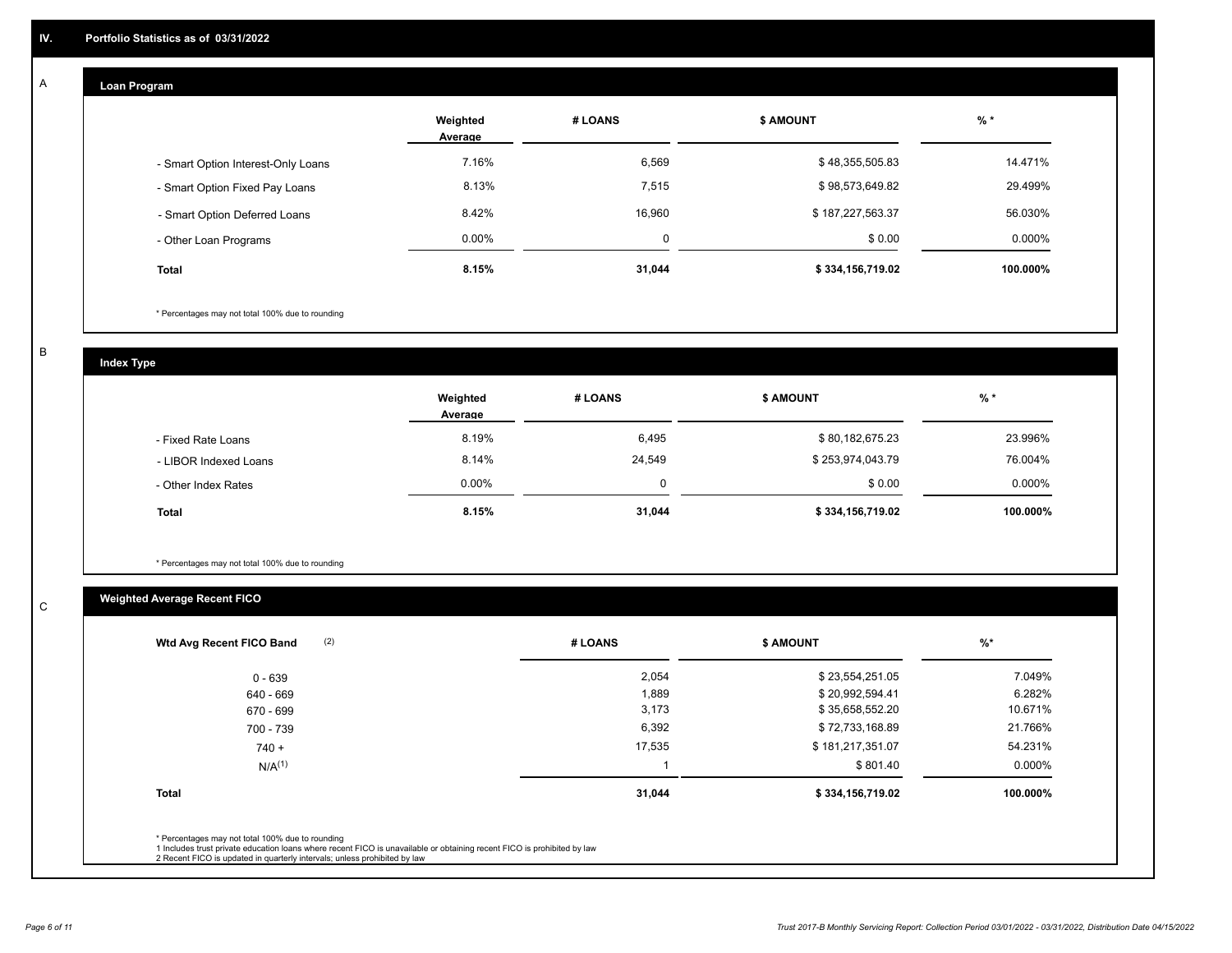| ۷. | 2017-B Reserve Account, Principal Distribution, and R-2 Certificate Calculations                                                                                                                                          |                  |  |
|----|---------------------------------------------------------------------------------------------------------------------------------------------------------------------------------------------------------------------------|------------------|--|
| Α. | <b>Reserve Account</b>                                                                                                                                                                                                    |                  |  |
|    | Specified Reserve Account Balance                                                                                                                                                                                         | \$1,891,480.00   |  |
|    | Actual Reserve Account Balance                                                                                                                                                                                            | \$1,891,480.00   |  |
| В. | <b>Principal Distribution Amount</b>                                                                                                                                                                                      |                  |  |
|    | Class A Notes Outstanding<br>i.                                                                                                                                                                                           | \$190,385,512.85 |  |
|    | Pool Balance<br>ii.                                                                                                                                                                                                       | \$334,156,719.02 |  |
|    | First Priority Principal Distribution Amount (i - ii)<br>iii.                                                                                                                                                             | \$0.00           |  |
|    | Class A and B Notes Outstanding<br>iv.                                                                                                                                                                                    | \$240,385,512.85 |  |
|    | First Priority Principal Distribution Amount<br>۷.                                                                                                                                                                        | \$0.00           |  |
|    | Pool Balance<br>vi.                                                                                                                                                                                                       | \$334,156,719.02 |  |
|    | Specified Overcollateralization Amount<br>vii.                                                                                                                                                                            | \$100,247,015.71 |  |
|    | Regular Principal Distribution Amount (if (iv > 0, (iv - v) - (vi - vii))<br>viii.                                                                                                                                        | \$6,475,809.54   |  |
|    | Pool Balance<br>ix.                                                                                                                                                                                                       | \$334,156,719.02 |  |
|    | 10% of Initial Pool Balance<br>х.                                                                                                                                                                                         | \$74,820,443.74  |  |
|    | First Priority Principal Distribution Amount<br>xi.                                                                                                                                                                       | \$0.00           |  |
|    | Regular Principal Distribution Amount<br>xii.                                                                                                                                                                             | \$6,475,809.54   |  |
|    | Available Funds (after payment of waterfall items A through I)<br>xiii.                                                                                                                                                   | \$3,392,474.67   |  |
|    | xiv. Additional Principal Distribution Amount (if(vi <= x,min(xiii, vi - xi - xii)))                                                                                                                                      | \$0.00           |  |
| C. | R-2 Certificate                                                                                                                                                                                                           |                  |  |
|    | <b>Previous Notional Balance</b>                                                                                                                                                                                          | \$45,942,940.00  |  |
|    | Shortfall of Principal                                                                                                                                                                                                    | \$0.00           |  |
|    | Shortfall of Interest                                                                                                                                                                                                     | \$0.00           |  |
|    | <b>Current Notional Balance</b>                                                                                                                                                                                           | \$45,942,940.00  |  |
|    | Excess Distribution Allocated (1)                                                                                                                                                                                         | \$949,536.71     |  |
| D. | R-3 Certificate                                                                                                                                                                                                           |                  |  |
|    | <b>Previous Notional Balance</b>                                                                                                                                                                                          | \$12,964,840.53  |  |
|    | Remaining Principal Collections (2)                                                                                                                                                                                       | \$0.00           |  |
|    | <b>Current Notional Balance</b>                                                                                                                                                                                           | \$12,152,339.06  |  |
|    | 1. Until the notional amount of the R-2 Certificate is reduced to zero and if there is excess cash through the distribution available it will be distributed to the R-2 Certificate, otherwise the<br>amount will be zero |                  |  |

amount will be zero<br>2. Payments will be made after the principal balance of each class of notes has been reduced to zero and the pool balance is less than or equal to the principal balance of the R-3 **Certificate**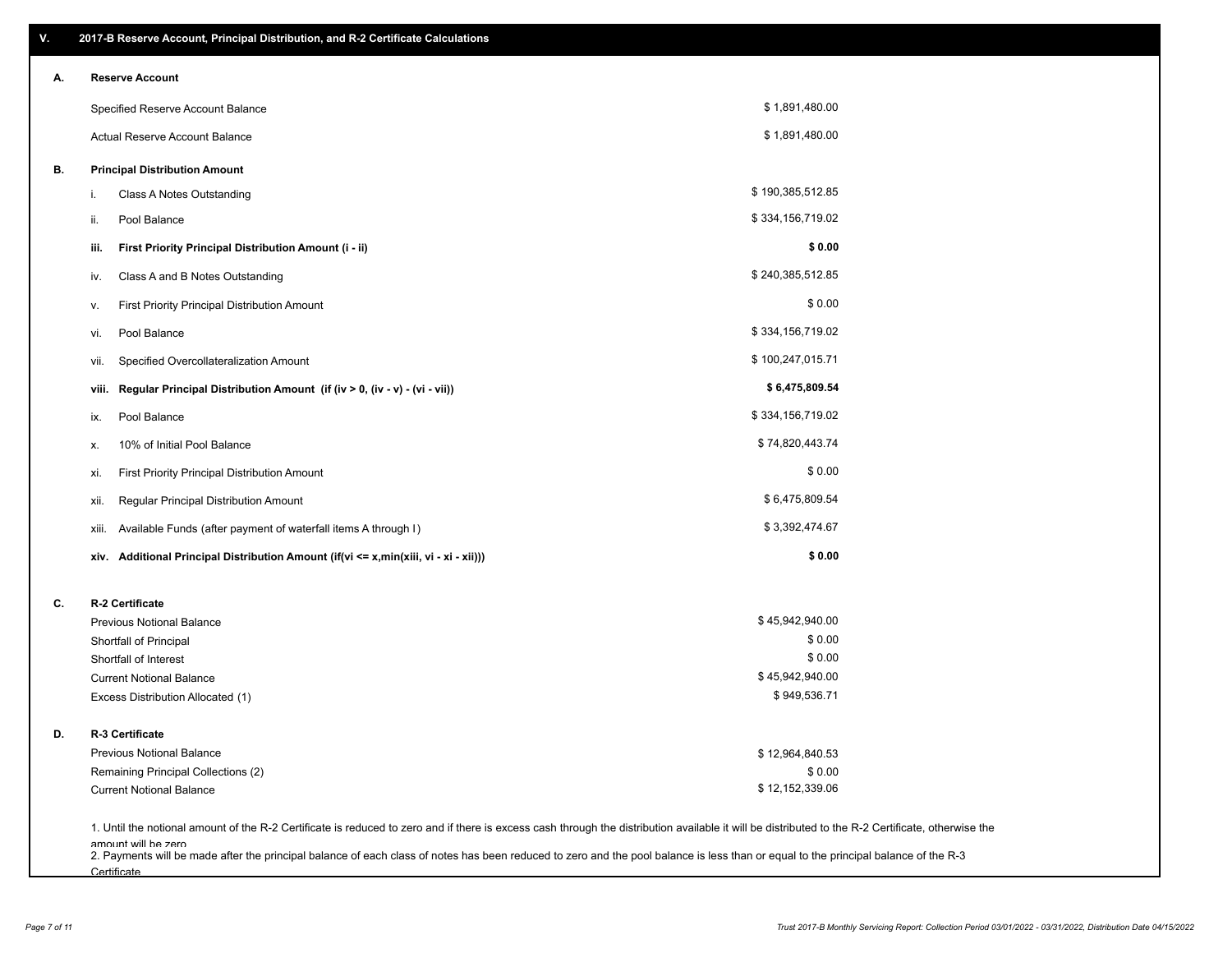|                              |                                                         | Paid           | <b>Funds Balance</b> |
|------------------------------|---------------------------------------------------------|----------------|----------------------|
| <b>Total Available Funds</b> |                                                         |                | \$10,605,135.67      |
| A                            | <b>Trustee Fees</b>                                     | \$0.00         | \$10,605,135.67      |
| В                            | <b>Servicing Fees</b>                                   | \$220,892.31   | \$10,384,243.36      |
| C                            | i. Administration Fees                                  | \$8,333.00     | \$10,375,910.36      |
|                              | ii. Unreimbursed Administrator Advances plus any Unpaid | \$0.00         | \$10,375,910.36      |
| D                            | Class A Noteholders Interest Distribution Amount        | \$361,792.82   | \$10,014,117.54      |
| Е                            | First Priority Principal Payment                        | \$0.00         | \$10,014,117.54      |
| F.                           | Class B Noteholders Interest Distribution Amount        | \$145,833.33   | \$9,868,284.21       |
| G                            | <b>Reinstatement Reserve Account</b>                    | \$0.00         | \$9,868,284.21       |
| H                            | Regular Principal Distribution                          | \$6,475,809.54 | \$3,392,474.67       |
|                              | <b>Carryover Servicing Fees</b>                         | \$0.00         | \$3,392,474.67       |
| J                            | Additional Principal Distribution Amount                | \$0.00         | \$3,392,474.67       |
| Κ                            | Unpaid Expenses of Trustee                              | \$0.00         | \$3,392,474.67       |
| L                            | Unpaid Expenses of Administrator                        | \$0.00         | \$3,392,474.67       |
| M                            | i. Remaining Funds to the R-1 Certificateholder(s)      | \$2,442,937.96 | \$949,536.71         |
|                              | ii. Remaining Funds to the R-2 Certificateholder(s)     | \$949,536.71   | \$0.00               |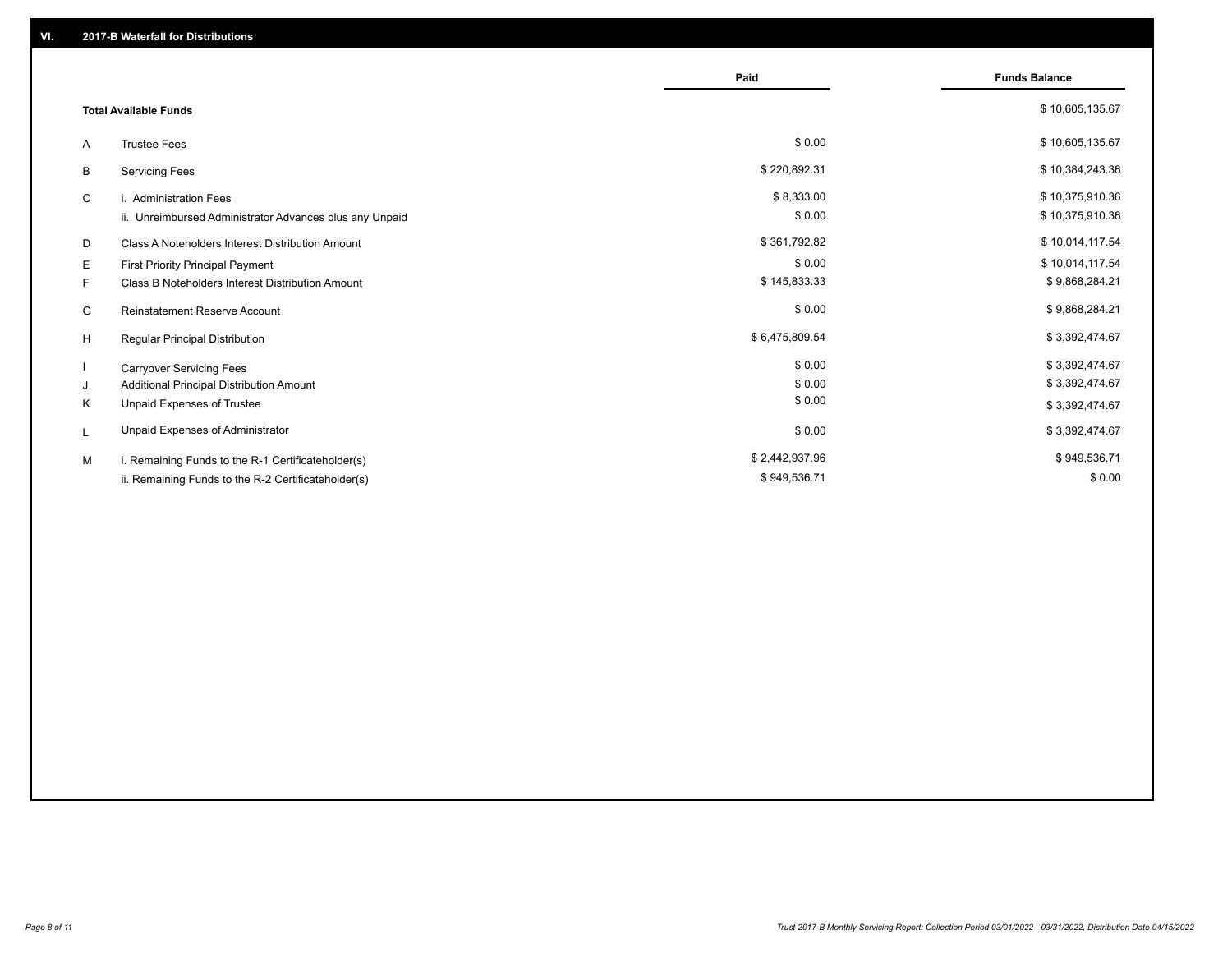| <b>Distribution Amounts</b>                                |                         |                         |                         |  |  |  |
|------------------------------------------------------------|-------------------------|-------------------------|-------------------------|--|--|--|
|                                                            | A <sub>2</sub> A        | A <sub>2</sub> B        | в                       |  |  |  |
| Cusip/Isin                                                 | 83189DAB6               | 83189DAC4               | 83189DAD2               |  |  |  |
| <b>Beginning Balance</b>                                   | \$127,558,293.61        | \$62,827,219.24         | \$50,000,000.00         |  |  |  |
| Index                                                      | <b>FIXED</b>            | <b>LIBOR</b>            | <b>FIXED</b>            |  |  |  |
| Spread/Fixed Rate                                          | 2.82%                   | 0.75%                   | 3.50%                   |  |  |  |
| Record Date (Days Prior to Distribution)                   | 1 NEW YORK BUSINESS DAY | 1 NEW YORK BUSINESS DAY | 1 NEW YORK BUSINESS DAY |  |  |  |
| <b>Accrual Period Begin</b>                                | 3/15/2022               | 3/15/2022               | 3/15/2022               |  |  |  |
| <b>Accrual Period End</b>                                  | 4/15/2022               | 4/15/2022               | 4/15/2022               |  |  |  |
| Daycount Fraction                                          | 0.08333333              | 0.08611111              | 0.08333333              |  |  |  |
| Interest Rate*                                             | 2.82000%                | 1.14657%                | 3.50000%                |  |  |  |
| <b>Accrued Interest Factor</b>                             | 0.002350000             | 0.000987324             | 0.002916667             |  |  |  |
| <b>Current Interest Due</b>                                | \$299,761.99            | \$62,030.83             | \$145,833.33            |  |  |  |
| Interest Shortfall from Prior Period Plus Accrued Interest | $\mathcal{S}$ -         | $$ -$                   | $\mathcal{S}$ -         |  |  |  |
| <b>Total Interest Due</b>                                  | \$299,761.99            | \$62,030.83             | \$145,833.33            |  |  |  |
| <b>Interest Paid</b>                                       | \$299,761.99            | \$62,030.83             | \$145,833.33            |  |  |  |
| <b>Interest Shortfall</b>                                  | $\mathsf{\$}$ -         | $$ -$                   | $\mathsf{\$}$ -         |  |  |  |
| <b>Principal Paid</b>                                      | \$4,338,792.39          | \$2,137,017.15          | $$ -$                   |  |  |  |
| <b>Ending Principal Balance</b>                            | \$123,219,501.22        | \$60,690,202.09         | \$50,000,000.00         |  |  |  |
| Paydown Factor                                             | 0.016189524             | 0.016189524             | 0.000000000             |  |  |  |
| <b>Ending Balance Factor</b>                               | 0.459774258             | 0.459774258             | 1.000000000             |  |  |  |

\* Pay rates for Current Distribution. For the interest rates applicable to the next distribution date, please see https://www.salliemae.com/about/investors/data/SMBabrate.txt.

**VII. 2017-B Distributions**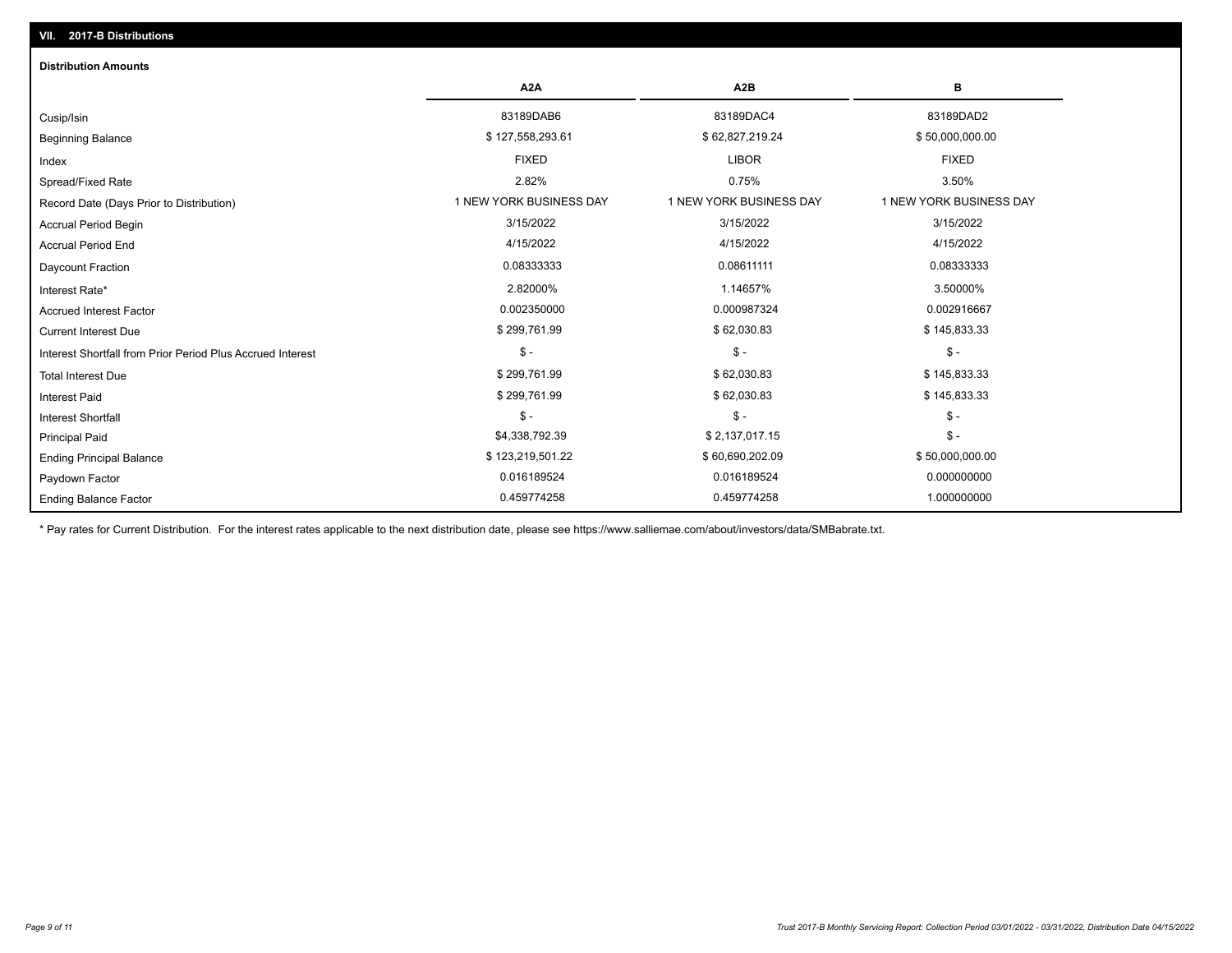### **Since Issued Total CPR**

$$
\text{total cPR} = 1 - \left(\frac{APB}{PPB}\right)^{\left(\frac{12}{MSC}\right)}
$$

APB = Actual period-end Pool Balance PPB = Projected period-end Pool Balance assuming no prepayments and no defaults Pool Balance = Sum(Principal Balance + Interest Accrued to Capitalize Balance) MSC = Months Since Cut-Off

I J Ι

#### **Since-Issued Total Constant Prepayment Rate (CPR)**

Since-Issued Total CPR measures prepayments, both voluntary and involuntary, for a trust student loan pool over the life of a transaction. For each trust distribution, the actual month-end pool balance is compared against a month-end pool balance originally projected at issuance assuming no prepayments and defaults. For purposes of Since- Issued Total CPR calculations, projected period end pool balance assumes in-school status loans have up to a six month grace period before moving to repayment, grace status loans remain in grace status until their status end date and then to move to full principal and interest repayment, loans subject to interim interest or fixed payments during their in-school and grace period continue paying interim interest or fixed payments until full